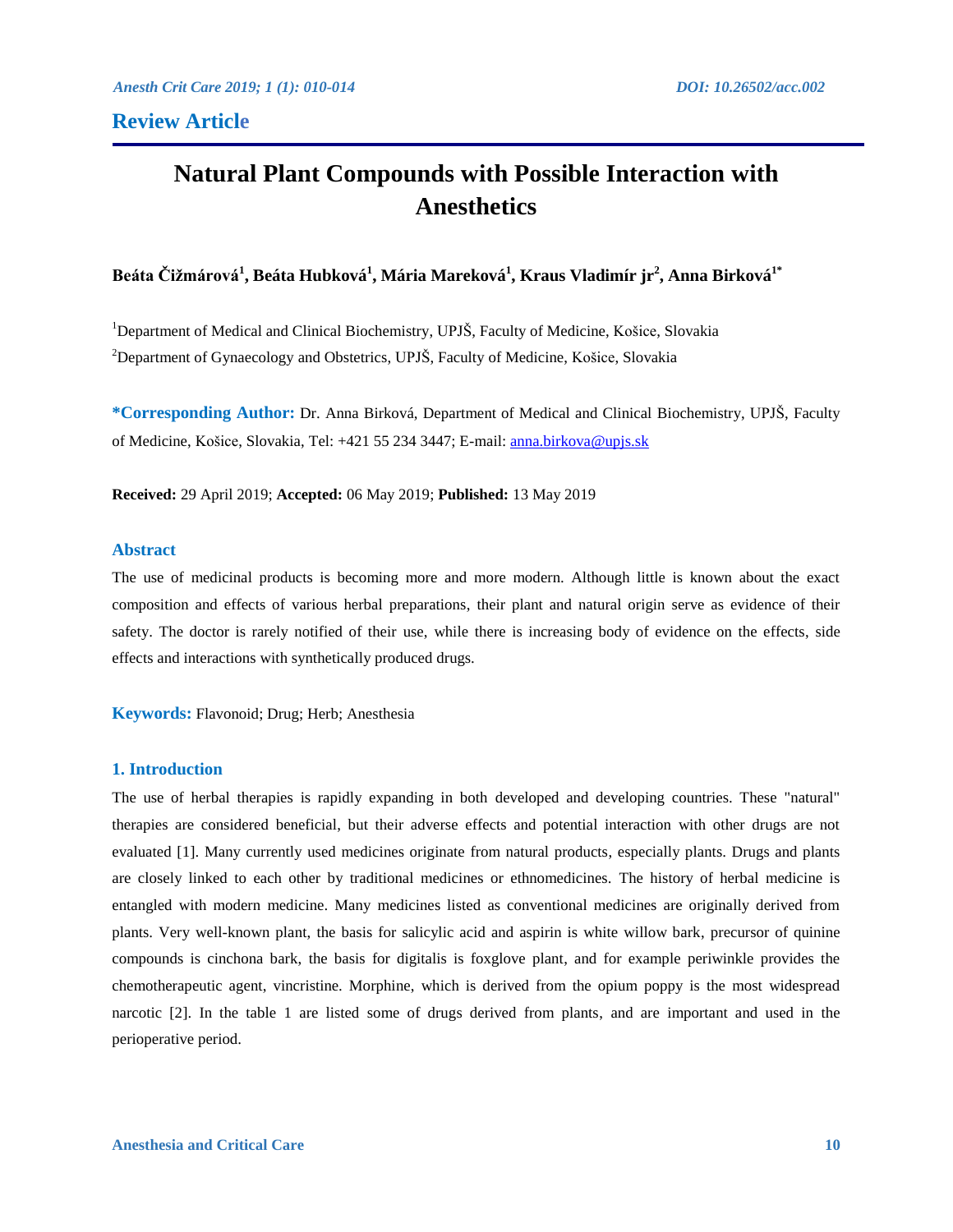## *Anesth Crit Care 2019; 1 (1): 010-014 DOI: 10.26502/acc.002*

| Drug        | <b>Plant</b>       |
|-------------|--------------------|
| Morphine    | Papaver somniferum |
| Atropine    | Atropa Belladona   |
| Digitalis   | Digitalis Purpurea |
| Ephedrine   | Ephedra sinica     |
| Cocaine     | Erythroxylon coca  |
| Scopolamine | Datura fastuosa    |

**Table 1:** Common used drugs used in the perioperative period derived from plants (modified from [2]).

In recent years, many other potential herbal-derived therapeutic agents have been available. Plants and herbs are broad sources of not only drugs - medicines, but also of bioactive substances that could lead to the emergence of new drug structures.

## **2. Flavonoids**

Flavonoids are the most common group of polyphenolic bioactive compounds which are present in the human diet and ubiquitously occur in edible and medicinal plants. Predominantly, are derived from vegetables and fruits, chocolate, beverages (tea, coffee, red wine) as well as from herbal preparations. Daily consumption of flavonoids ranges from tens of milligrams to over one gram [3]. The absorption and distribution of flavonoids is still not well understood, and their bioavailability is the center of interest [4].

Flavonoids are characterized by phenylbenzopyran chemical structure. They are structurally derived from the compound that includes C15 (C6–C3–C6), a tricyclic skeleton consisting of two aromatic rings and heterocyclic benzopyran ring. The fused aromatic ring is known as the A ring, phenyl constituent as the B ring and the benzopyran ring as the C ring. Flavonoids are divided into several subclasses according the type and number of substituents on C ring (Table 2) There is an abundance of natural flavonoids, with over 6000 different members of the flavonoid family reported [5, 6].

| <b>Flavonoid class</b> | <b>Examples</b>                                                     |
|------------------------|---------------------------------------------------------------------|
| <b>Flavones</b>        | Luteolin, Apigenin, Chrysin, Tangeretin                             |
| <b>Flavanones</b>      | Hesperidin, Naringenin, Naringin, Eriodiktyol                       |
| <b>Flavonols</b>       | Quercetin, Kaempferol, Myricetin, Rutin, Morin                      |
| Flavanols              | Catechin, Epicatechin, Gallocatechin, Procyanidins, Prodelphinidins |
| Isoflavones            | Daidzein, Genistein, Genistin, Daidzin, Glycitein                   |
| Anthocyanidins         | Cyanidin, Delphinidin, Malvidin, Pellargonidin                      |
| Neoflavonoids          | Calophyllolide                                                      |

**Table 2:** Flavonoids classification.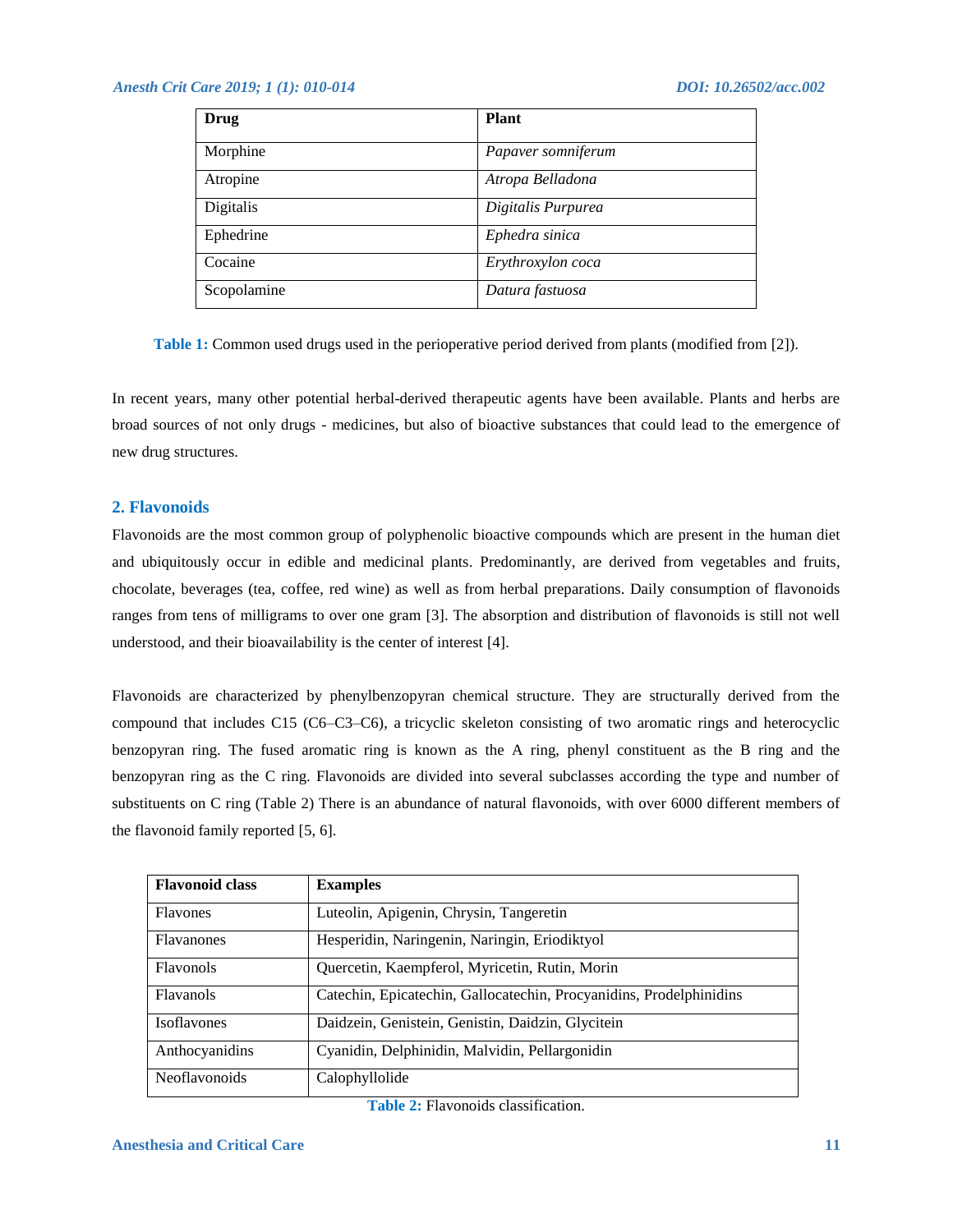#### **2.1 (-)-Epigallocatechin gallate**

(-)-Epigallocatechin gallate (EGCG), a flavanol constituent, catechin derivative present in green tea, the product of *Camellia sinensis* (Theaceae) is used for more than 4000 years in Chinese medicine for its powerful antioxidant properties. EGCG demonstrates dose-dependent anxiolytic, sedative–hypnotic and amnesic activity, with evidence that these activities are mediated at least in part by GABAA receptors [7, 8]. In the *in vitro* and *in vivo* experiments of Park et al. [9] EGCG in the dose 5-20 mg/kg prolonged the sleeping time of mice induced by pentobarbital. They suggested that EGCG anxiolytic and sedative effects are mediated by GABAA receptors [9].

#### **2.2 Wogonin**

Wogonin, is flavone isolated from *Scutellaria baicalensis* (Lamiaceae), an important traditional Chinese medical herb, with antibacterial and sedative properties. Study of Hui et al. [10] showed, that wogonin has the affinity for the benzodiazepine site of GABAA receptors in rat forebrain synaptosomal membranes. Park et al. [11] observed, that wogonin administrated i.p. in dose 10 mg/kg significantly block convulsions induced by pentylenetetrazole and electroshock but not strychnine.

#### **2.3 Apigenin**

Apigenin is flavone, which is present in the tea made from *Matricaria recutita*, Asteraceae family. It is used to treat stress, anxiety, insomnia and inflammation. Apigenin has the property of benzodiazepine partial agonist [5]. Plants of the genus *Passiflora* contain flavonoids with sedative properties, such as apigenin, chrysin and kaempferol. In the study of Gazola et al. [12] was evaluated the neurological effects of apigenin. Apigenin was administrated in the dose 0.6 mg/kg to sedate mice, and this effect was blocked with flumazenil (1 mg/kg). They suggest that apigenin modulates benzodiazepine site of GABAA receptors. In the study of Brown et al. [13] chrysin was administrated to rats in dose 2 mg/kg. Chrysin showed anxiolytic effect, which was affected by administration of flumazenil (3 mg/kg). Grundmann et al. [14] isolated kaempferol, flavonol from the ethanol extracts from leaves of *Apocynum venetum*. Their study showed, that kaempferol (0.02-1.0 mg/kg) exhibits anxiolytic effect on mice with the potency comparable to diazepam (1.5 mg/kg).

#### **2.4 Amentoflavone**

Amentoflavone is biflavonoid (*bis*-apigenin coupled at 8 and 3' positions, or 3′, 8′′-biapigenin), it is pharmacologically active constituent of plants *Ginkgo biloba*, *Chamaecyparis obtusa* (hinoki), *Hypericum perforatum* (St. John's Wort). Amentoflavone exhibits diazepam-like affinity and is the most effective nitrogen-free benzodiazepine ligand. It was demonstrated that amentoflavone shows biphasic activity at nanomolar concentrations as a benzodiazepine antagonist and at higher concentrations as a flumazenil-insensitive negative modulator [3, 6, 15].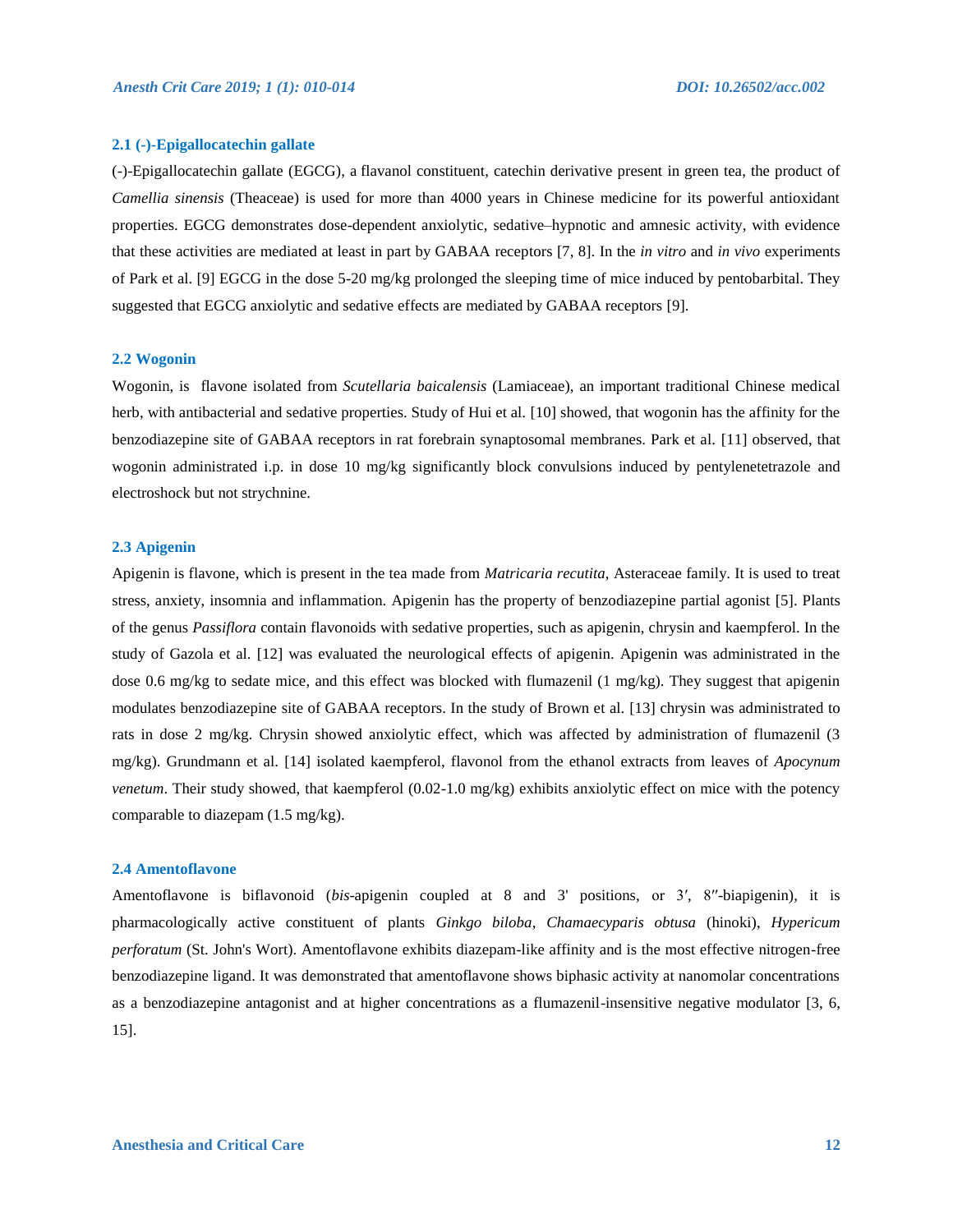#### *Anesth Crit Care 2019; 1 (1): 010-014 DOI: 10.26502/acc.002*

#### **2.5 Kolaviron**

Kolaviron, is a biflavonoid complex consisting of 3, 8-linked flavanone dimers such as GB-1 (Garcinia kola biflavonoid-1), GB-2 (Garcinia kola biflavonoid-2) and kolaflavanone, occurs predominantly in the seeds of *Garcinia kola* (Guttiferae). The fruits, seeds, nuts and bark of the plant have been used for centuries in folk medicine for the treatment of laryngitis, cough, fever and liver disease [16]. In the study of Tchimene et al. [17], was evaluated the local anesthetic activity of ethanol extracts from *Garcinia kola* seeds and their flavonoid components by an intradermal wheal assay using guinea pigs. According their results, GB-1 induced 92% local anesthesia at 10 mg/mL (i.d.), being comparable to the effect of lidocaine (0.66 mg/kg, i.d.).

#### **3. Conclusion**

Nowadays, the use of herbal medicine is very common, but the knowledge about the mechanism of action, metabolism of such preparations, and the clinical effects of many of the herbal preparations is still unknown. In many studies, there is growing evidence about drug side-effects and interactions of herbal drugs. There is also increasing evidence about the possibility that selected phytochemicals could lead to anesthetics and anesthesiarelated drugs. Flavonoids which acts as GABAA receptor-modulators (such as apigenin, kaempferol, wogonin, and many others) may be the lead compounds for general anesthetics and sedatives. In further studies is important to clarify the adverse effect, pharmacodynamics and kinetics of these compounds, also clinical efficacy due to reduce potential toxicity and increase their activity.

#### **Conflicts of Interest**

The authors confirm that they have no conflict of interest.

#### **References**

- 1. Dippenaar JM. Herbal and alternative medicine: the impact on anesthesia. Southern African Journal of Anaesthesia and Analgesia 21 (2015): 8-13.
- 2. Frost E. Herbal medicines and interactions with anesthetic agents. Middle East Journal of Anestheiology 18 (2006): 851-878.
- 3. Hanrahan JM, Chebib M, Johnston GAR. Flavonoid modulation of GABAA receptors. British Journal of Pharmacology 163 (2011): 234-245.
- 4. Manach C, Scalbert A, Morand C, et al. Polyphenols: food sources and bioavailability. The American Journal of Clinical Nutrition 79 (2004): 727-747.
- 5. Tsuchiya H. Anesthetic Agents of Plant Origin: A Review of Phytochemicals with Anesthetic Activity. Molecules 22 (2017): 1-34.
- 6. Hanrahan JR, Chebib M, Davucheron NLM, et al. Semisynthetic preparation of amentoflavone: a negative modulator at GABAA receptors. Bioorganic and Midicinal Chemistry Letters 13 (2003): 2281-2284.
- 7. Adachi N, Tomonaga S, Tachibana T, et al. (–)-Epigallocatechin gallate attenuates acute stress responses through GABAergic system in the brain. European Journal of Pharmacology 531 (2003): 171-175.